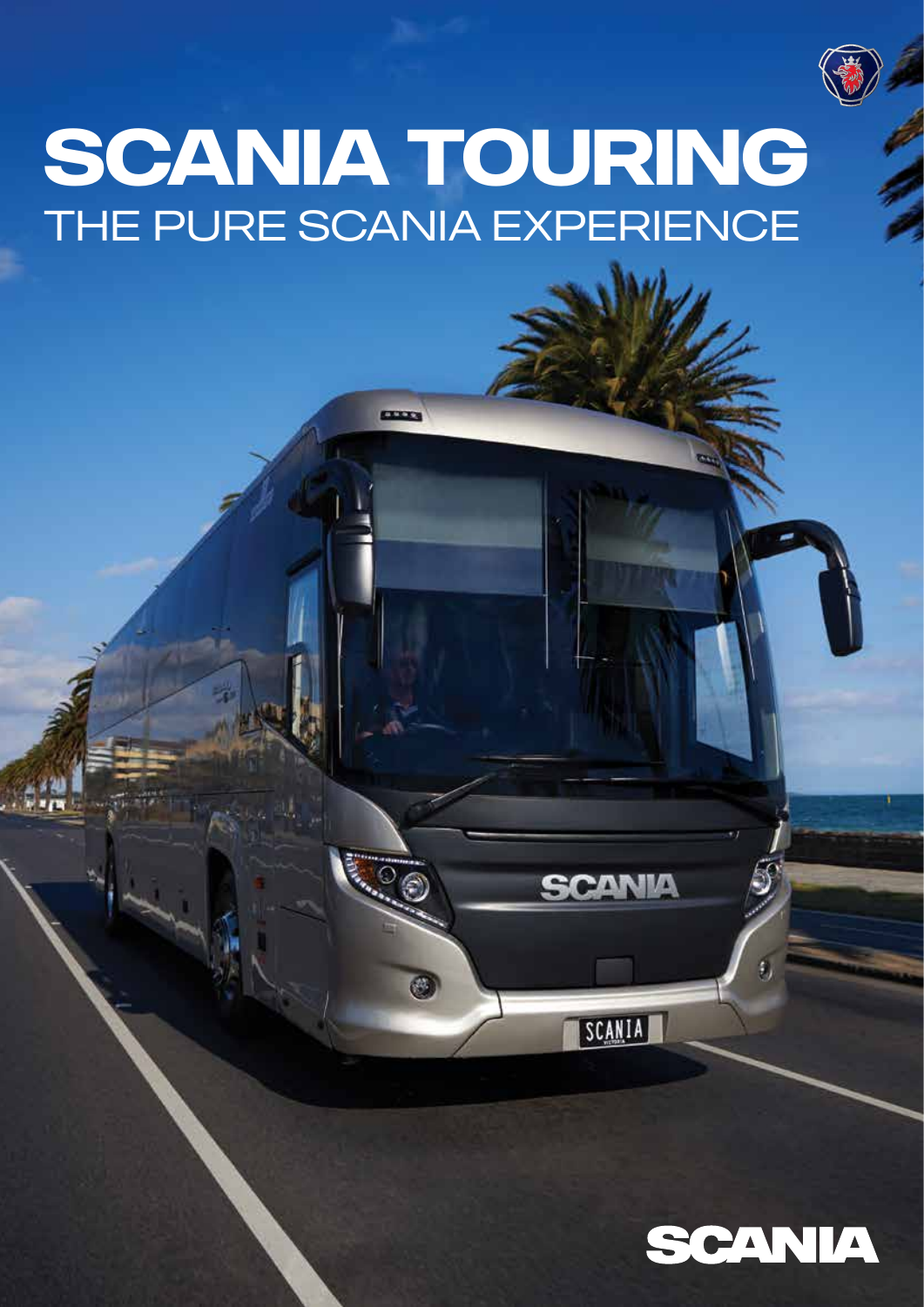

# **SCANIA TOURING K 360 4X2 EURO 6 SCANIA SPECIFICATION**

#### **Engine**

- Scania DC09 112
- 9.3 litre inline 5-cylinder
- Power 360hp (265kW) @1,900rpm
- $\bullet$  Torque 1,700 Nm (1,254lb/ft) @ 1,100 – 1,350rpm
- Euro 6

## **Engine options**

- Scania DC13 155
- 13 litre inline 6-cylinder
- Power 410hp & 450hp (Euro 6)

#### **Engine Features**

- Injection system XPI
- Alternators 2 x 150 amps
- SCR emission system

## **Gearbox**

- Scania GR875R, Opticruise automated manual
- 8 speed gearbox
- Hydraulic retarder 4,100 Nm
- Optional ZF 6 AP 1700 B 6 speed automatic transmission with hydraulic retarder (only available on DC09 engine)

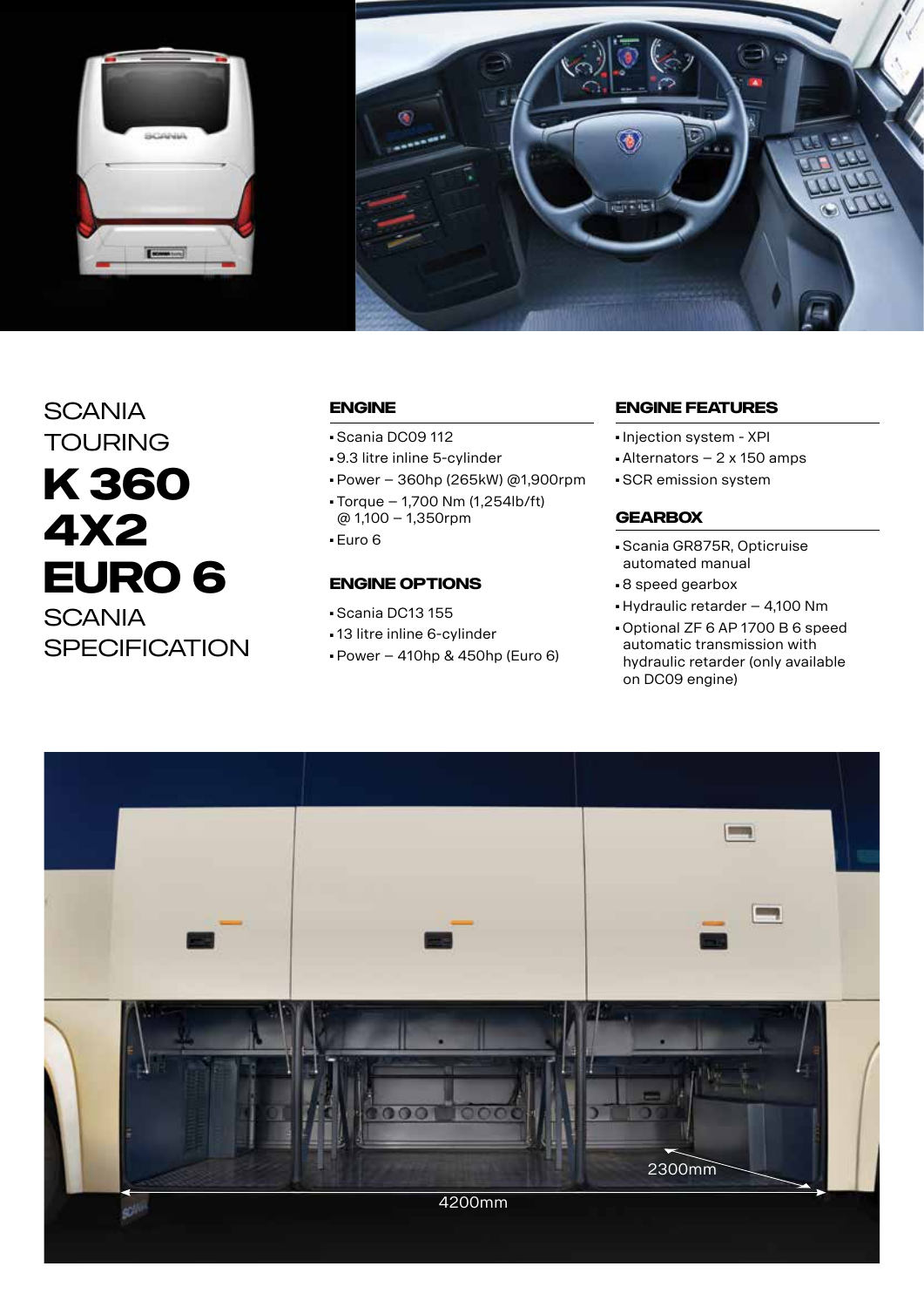



## **Front & Rear Axles**

## FRONT AXI F

- Scania AMA 860
- Technical Rating 7,500kg

#### Rear Axle

- Scania ADA 1303
- Type Hypoid
- Scania R660 differential
- Technical rating 12,000kg
- Ratio- 2.92

#### **SUSPENSION**

- Front axle Scania 2 bag air suspension
- Drive axle Scania 4 bag air suspension
- Full kneeling function
- Raise and lower function
- Level control electronic
- Anti-roll bar front and rear

#### **BRAKES**

- Scania electronically controlled disc brakes front and rear
- EBS with integrated ABS & ESP
- Traction control
- WHEEL<sub>S</sub>
- Aluminium DuraBright rim
- 22.5" x 8.25"

#### **TYRES**

■ Michelin 295/80 R22.5

# **Chassis**

#### FUFL TANK

- 1 x 310L fuel tank
- Optional 465L fuel tank
- 1 x 45L adblue tank

#### **ELECTRICAL**

- Voltage 24V
- Batteries 230 Ah
- System CAN Bus

#### **FEATURES**

- Ergonomic driver instrument panel
- Adjustable steering column tilt and reach
- Scania Communicator telematics
- Adaptive cruise control & Eco Roll
- Battery isolator in dash
- Hill hold
- Downhill hold speed function
- Spare wheel carrier

# **body**

- 12.3m long / 3.8m high
- 3 luggage bins per side
- Luggage racks
- TV / DVD
- Konvekta Climate control A/C (Germany)
- Reverse Camera
- Black leather steering wheel
- Tinted glass
- Heated driver's seat in black leather
- USB preparation for passenger seats
- Front & rear parking sensors

#### **LIGHTING**

- H1 headlamp main beam
- LED DRL